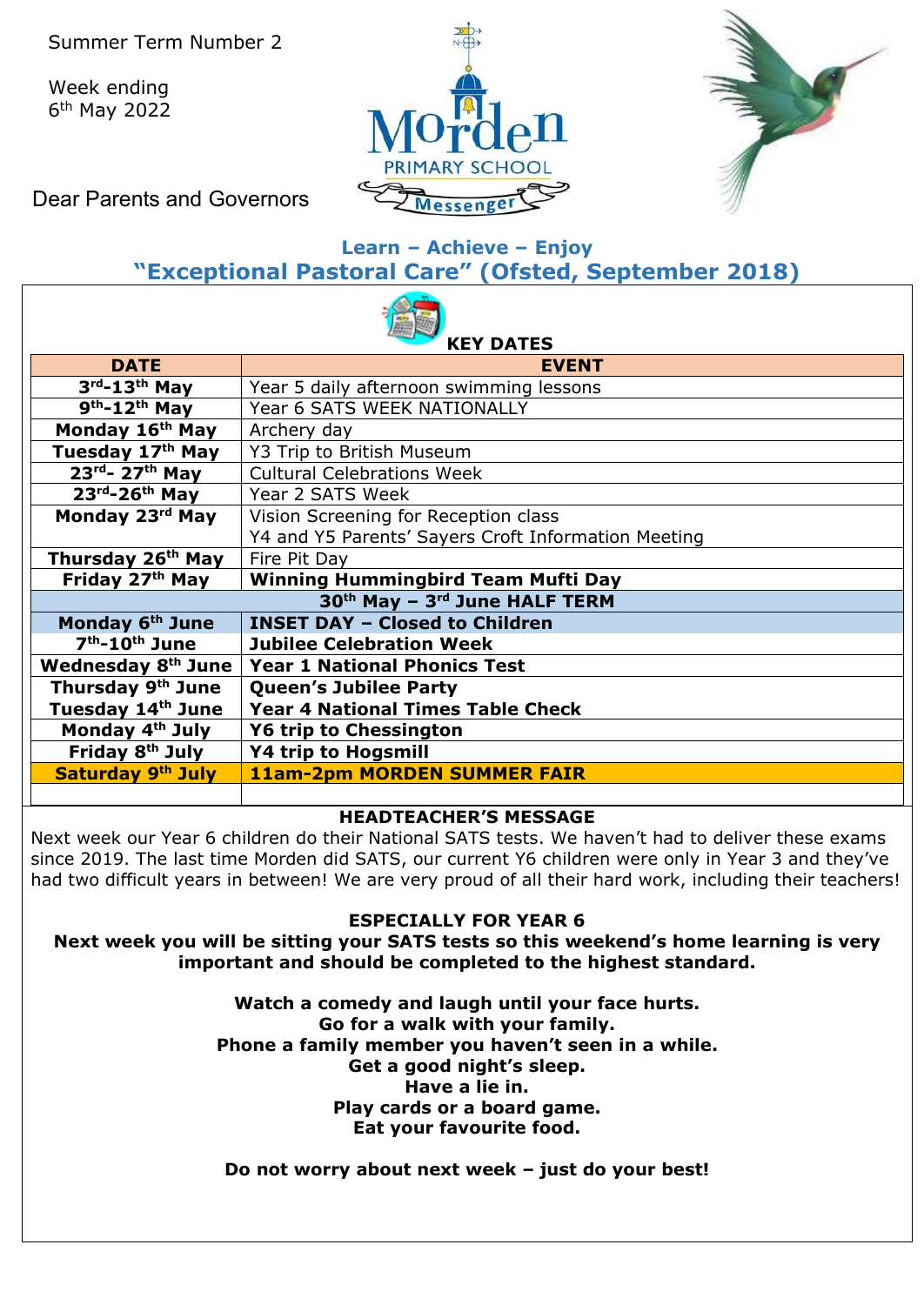**SATS don't measure sports SATS don't measure art, SATS don't measure music Or the kindness in your heart.** 

**SATS don't hear your laughter Or see you've come this far. SATS are just a tiny glimpse Of who you really are.** 

**So sitting at your table With a pencil and your test, Remember SATS aren't who you are Remember you're the BEST!**



#### **LEARNERS OF THE WEEK** Congratulations this week's Learners of the Week

w/e 6<sup>th</sup> May Week 3

| <b>CLASS</b>  |             | <b>LEARNER OF THE WEEK</b>                                                         |             | <b>HIGH 5 - VALUE WINNER</b>                                                                     |  |  |
|---------------|-------------|------------------------------------------------------------------------------------|-------------|--------------------------------------------------------------------------------------------------|--|--|
|               | <b>NAME</b> | <b>REASON</b>                                                                      | <b>NAME</b> | <b>REASON</b>                                                                                    |  |  |
| Yellow        | Wahai       | For being an eager and enthused learner this<br>week! Well done.                   | Theo        | Respect – for demonstrating patience<br>when engaging in class discussions.<br>Amazing!          |  |  |
| Red           | Pedro       | For his great story writing in Literacy. Very<br>imaginative work                  | Ethan       | Challenge - for completing his home<br>learning challenges. Well done.                           |  |  |
| Green         | Adel        | For his brilliant writing this week in Literacy.<br>Keep up the good work.         | Jaishan     | Resilience for his amazing phonics this<br>week.                                                 |  |  |
| Blue          | Davina      | Consistently focussing and trying her hardest<br>in ALL subjects, always!          | Jaheim      | Resilience – concentrating on<br>understanding where to correct his own<br>maths work            |  |  |
| <b>Purple</b> | Shyremia    | Showing great balance skills and jumping and<br>landing with control in Gymnastics | Tyler       | Challenge $-$ aiming to learn all the x tables<br>up to 12.                                      |  |  |
| Silver        | Ameen       | For making incredible progress at swimming in<br>just one lesson.                  | Kaasiny     | Responsibility - For working hard at<br>achieving all of your home learning<br>responsibilities. |  |  |

## **HUMMINGBIRD WINNERS – Well done!**

Winners this week…

**SILVER: Areesha, Zara, Hannah, Frankie M, Nikkai GOLD: Zafarullah, Devonae PLATINUM: Matthew GOLD 2: Denis**